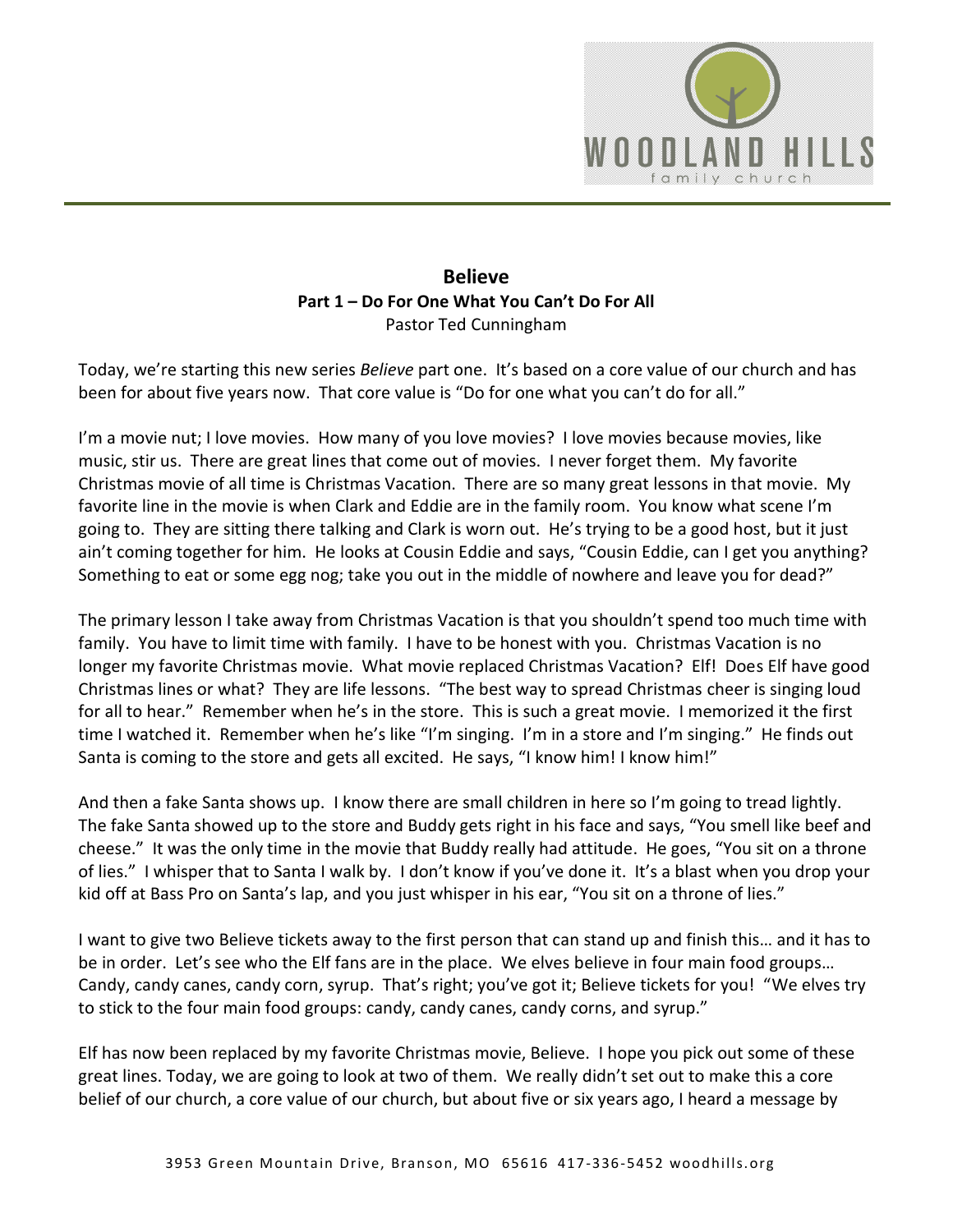Pastor Andy Stanley called *For One Not Everyone*. That whole message was built around his twenty-year journey with a single lady who was drug addicted. He walks through this whole message about how he decided that he could do for this lady what he couldn't do for everyone. He stayed with her on her journey as she got clean from drugs and she went back home to seek reconciliation with relationships.

I remember bringing that into a sermon and I just used it as an illustration, but it took hold at Woodland Hills. Elders started talking to one another with the staff talking to one another. In home groups, we were going back and forth, talking about it. We said let's start doing for one what we can't for all. Hopefully, by the end of today's message, you'll see that this guides everything we do here.

I just want to put it out there that as we look at two of the lines today, we are going to focus on the character of Matthew Peyton. We're going to look at two great lines and interactions that he had in the movie. As we do, I just want you to stop and pause for a moment and ask this question. "When I see people in need, do I judge first or help first?" We are going to answer this honestly because I'm going to personally share for me. I know what goes on in my head when I see someone on a corner with a sign. I have to be honest with you. I see the sign and the sign tells a story. Does anybody know what I'm talking about. "I'm a veteran." "I'm homeless." "I'm traveling." The very first thought that pops in my head… But I'm asking the Lord to work in me on this. But my first thought is *I wonder if it's even true*. Many of you are with me. I can see it.

Many of you are agreeing. "I just assume, Ted, every sign is a lie. It's like they come up with the best story they can to get the most money." But, I'm convinced I need to stop judging and start helping. You can't help every person on every street corner. I get that. But I have to tell you something we believe around here. Our children are watching, listening, remembering, and then repeating. Our children see everything we do, hear everything we say, forget nothing, and then they repeat. Now, I have some explaining to do as I walk down the street and someone asks me for help and I don't help. My son pauses for just a moment and says, "Dad, why didn't you help that guy? Or let me rephrase that, Dad. Pastor Ted, why didn't you help that guy?" In my mind and in my heart, I start going, *Why are you in this position? Did you choose this? Why are you staying in this position? Do you want to be here? Do you want to step up and out of this?* 

Hopefully, today, I want to take us on a journey where we take on a different look. Here's the character of Matthew Peyton. He's a small business owner in Grundy, Virginia. He's having company problems and his employees go on strike. I related to Matthew Peyton in the movie because he's a lot like us in this way. He's just living day to day. He's doing the best he can, living day to day. He gets up, goes to work, comes home. He's also trying to do the right thing. He pays his taxes. He wants to pay his people. You get that heart through the movie. He wants to take care of people, so he's going day to day, doing the right thing, but, like many of us, he has overlooked how God is able to use him in his community.

All of us are going about town doing good stuff. If we are not careful, we will overlook what God wants to do through us with the opportunities that have been brought to us. Do for one what you can't do for all is a brand-new way of looking at the opportunities that come our way to help those who are poor, those who are needy, those who need help.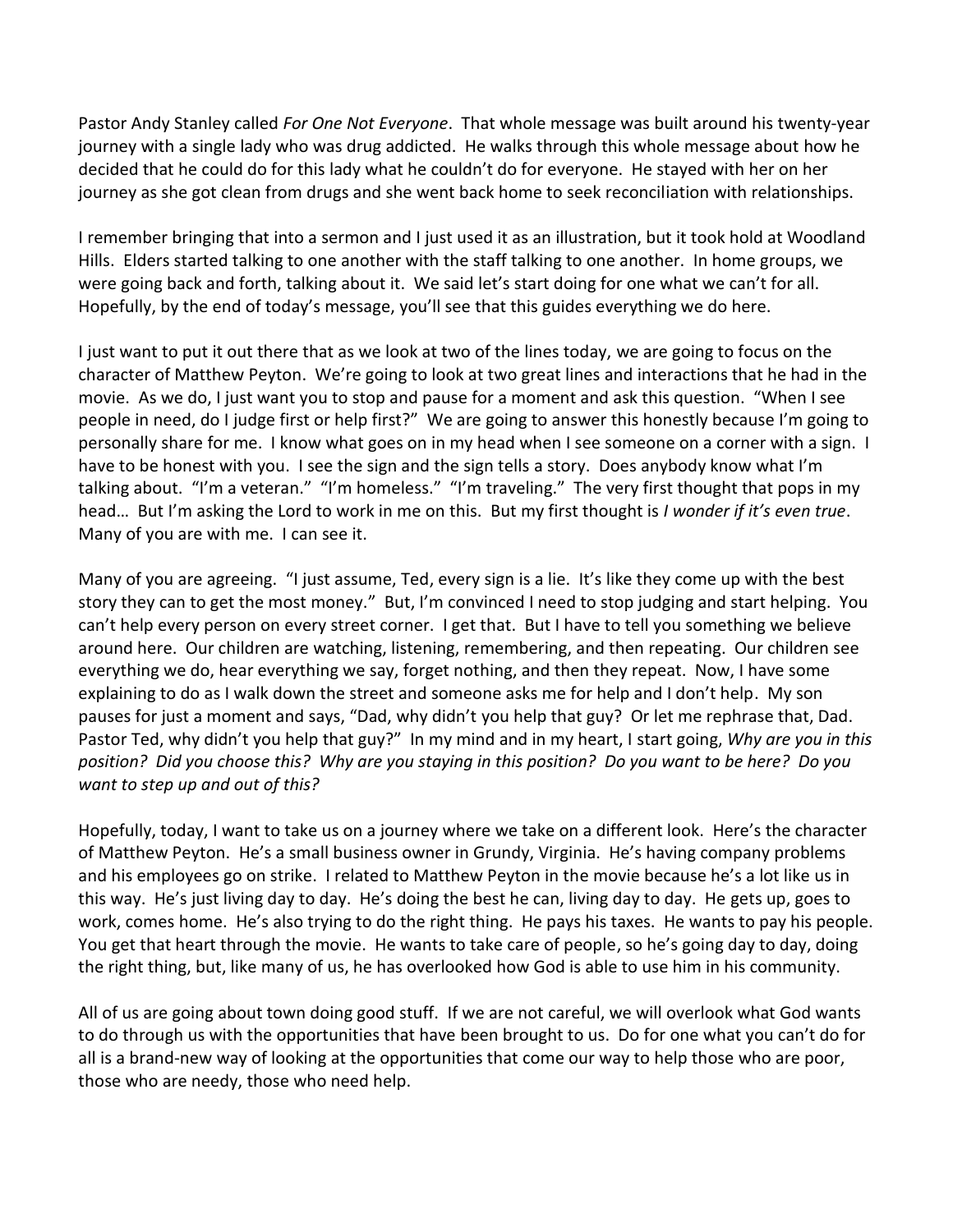I think we overlook it because we are overwhelmed. If you turn on Fox, CNN, MSNBC, whatever 24-hour news cycle you watch, you see all of the sex trafficking, all of the poverty, all of the homelessness, the orphans, the refugees, those fleeing to our country and fleeing other countries. You see this and you think *That's a big problem. And I'm sitting here on a couch; I can't do anything about it*. We get overwhelmed. You add to that overwhelmed feeling when you watch the news, when you're dealing with in this church, when you're dealing with in our community, when you're dealing with your coworkers… and you know their personal stories. Add to it what's happening in your family. Every person in here has a family member that you're like, "Would you just stop talking and get a job?" Everybody in here could be like, "If you do one more get rich quick scheme, I am not inviting you to Christmas." We get into this mode.

We get overwhelmed, so we come to this idea where we say, "We just won't do anything." Maybe this has been in your heart when it comes to need presented to you. "There's so much pain, hurt, hunger, and brokenness, I can't make a difference. This problem is too big; who am I? Who am I to take care of the orphan crisis or the emptying out the foster program or meeting the physical needs of students of Stone and Taney Counties? I'm just one person." Then it builds out from there. "I can't make a difference, so I won't even try. I'll hear about it and say, 'Oh, that's terrible. I wish something could be done.'"

I think this is part of the problem too. My heart, as a local church pastor, is that we start taking stuff away from the government and putting it back where it belongs, which is on us and on the church, to teach and to help and to encourage. But some feel the problem is too big so we need to just let the government take care of it. Then, if you're not careful, you go to this next part.

"The problem is so big, it can't even be solved." What I love about the orphan care and the foster program is there are states across our country where churches have come together and said, "We will take on the foster system as the church. We can't take in every foster child; we can't take in every orphan, but our church can take in one. Our church can take in a few. We can do for one or we can do for a few what we can't do for all." As these churches start getting together, the problem is being solved, so I submit to you, what would happen here in Branson, in Stone and Taney Counties if everyone did for one what they can't do for all. Now you'll see change. I believe that you will see the needle move if everyone in here does for one what they can't do for all.

We are going to look at several ways… As we look at the scripture today, I hope you see the heart of your heavenly Father for those who are in need, for those who are homeless, for those who are lame, for those who are sick. I hope that today, God will expand all of our hearts in love.

We just came through a series called *Heal Our Land* where we talked about love for each other, love for our neighbors, and love for our enemies. Today, I pray that we would have love and care in our heart for those who are needy among us, for those who are poor among us. If you've ever been overwhelmed… And this time of year, it happens even more because every cash register you go to in this town, you will be asked if you would like to give a dollar before your transaction closes out.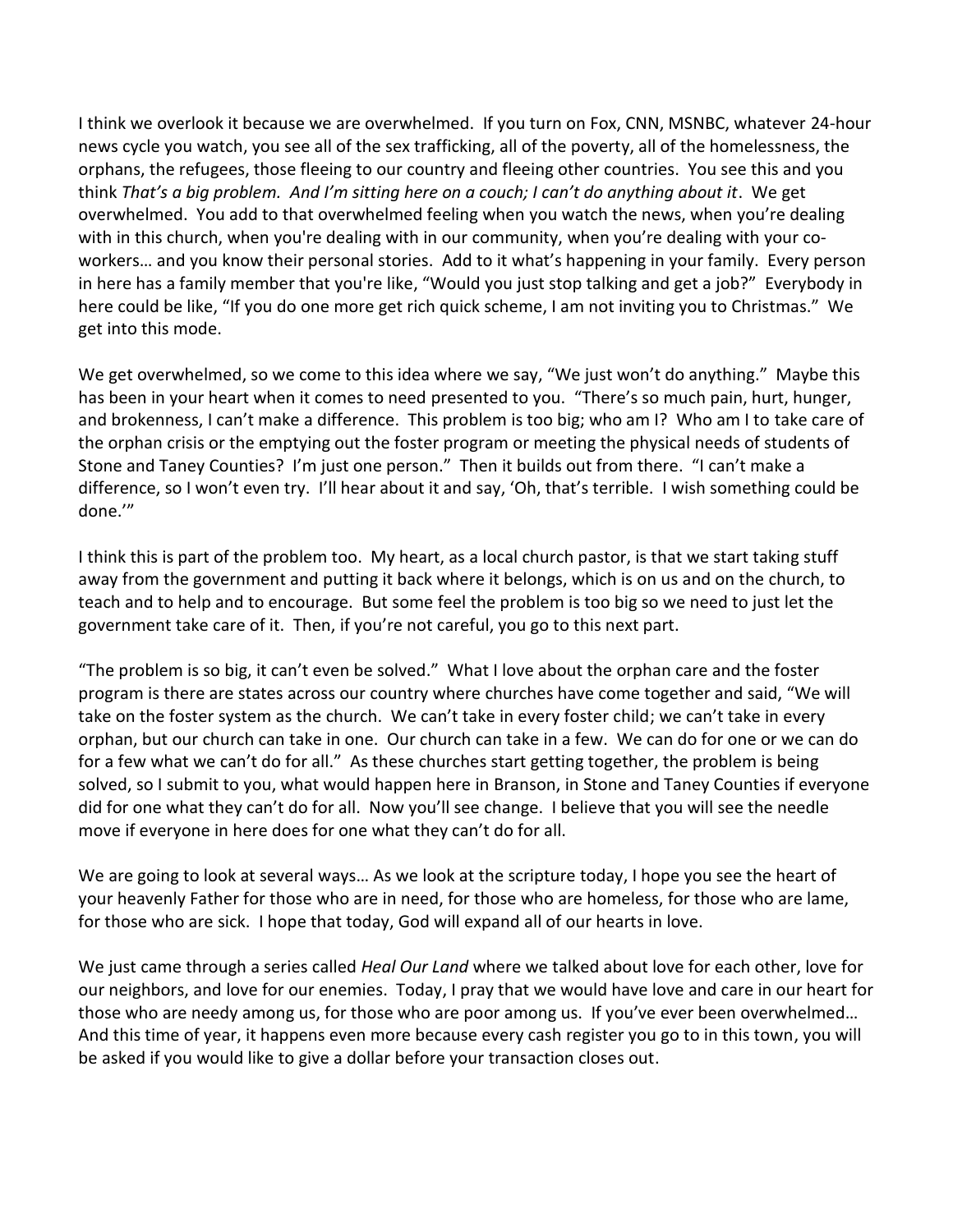As you walk out of the store, you'll be asked for change. That's all good stuff. The problem is we are going so wide with everything that you're overwhelmed. We just want to get in our car, get home, shut the garage door, go in, and sit down until we go back out and do it all again the next day.

Maybe today, even in our giving and even in the way you do for one what you can't do for all, it will just begin to open up your eyes. That's the first thing we are going to look at.

**Do for one what you can't do for all keeps us from doing nothing.** Nothing is not an option. We have to do something, but we've got to start seeing.

I want to show you my favorite scene in the movie Believe. In February I received a script for this movie. I'm friends with the producers of the movie and one of the executive producers is the guy who puts together Date Night Comedy, so we've been friends for about ten years. He sent me the script and I landed the role of homeless man number two. I've always wanted to try movies and then I realized that second and a half of line delivery took twelve hours of filming.

I was at the movie set, doing homeless man number two and looking at my friends who were the executive producers. I said to myself, *I'd rather be an executive producer.* That's what I decided. They sit and drink coffee and eat snacks and tell people what to do. It's far better suited for me and my personality than acting. The next movie, I'm going to produce it. I hope to do it here in the Ozarks. Don't start sending me your headshots, please. I have to take a class or two on how to do it. I don't fully get it yet.

But, anyway, I read the script and I was moved by it. There were several lines that jumped out at me, but this scene got me the most because in this scene, I'm not Sharon. You'll see Sharon's heart. She's a single mom to Clarence, or CJ. I don't have where she's at; I have Matthew Peyton's motives and heart. They have this great conversation. There is a line that jumps out and I want to see if you catch it.

## Video plays

**Matthew Peyton**: You probably think a guy with a descent car and house… What could be so bad, right?

**Sharon:** Well, I can see that you're obviously in a little bit of trouble right now. You do know that losing a car is not the end of the world, right? Unless that's what you make it. The world, it's here, inside. That's what you've got to live for. You can't worry about what's going on out there. Whatever trouble you're in, I just… I don't know you well enough and I'm going to stop talking.

## **Matthew Peyton**: So, you don't want?

**Sharon**: Yeah, of course. I want, I want lots, but I've learned to live with what I need. Besides, all the true blessings in life are for free. I mean you're a blessing, Clarence is a blessing.

**Matthew Peyton**: Then why do accept these surroundings? Why don't you strive to give him something better?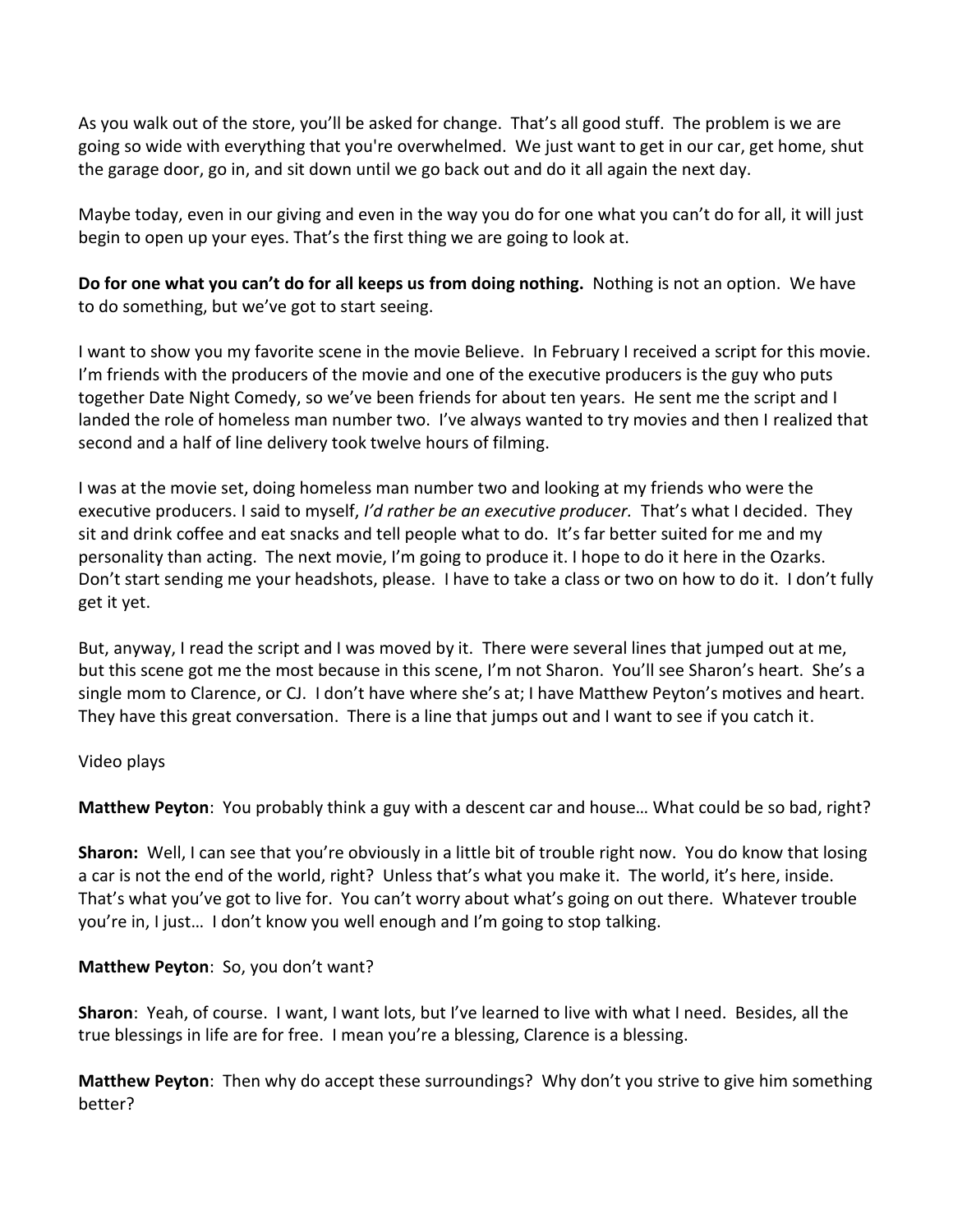**Sharon**: Better…? Better…? Better than love, strength, courage? Because that's what I give him every single day. You know I might not have a big fancy car or live in a giant house. I don't even have a paying job right now. Let me tell you something. When that mine shut down and his father left, he left us right here. I had to quit nursing school. Lost the only job I could get. Things, they got worse and worse and worse and they got worse because people like you forgot about people like us. And now, I strive to help these people because these people need me and they don't have anybody and they don't have any jobs and they can't afford to pay me so they do what they can. They keep a roof over our heads. They give me food to feed my son.

**Clarence**: Mr. Peyton, Mr. Johnson is waiting down stairs for you. He said you can make a call as long as he gets to the phone first, but you'll have to pay for the minutes, he said.

**Matthew Peyton**: I'll figure it out.

**Clarence**: What's wrong, mom?

**Sharon**: Nothing. Mr. Peyton, you should probably have that looked at by a real doctor when you get to wherever it is that you're going.

Matthew Peyton starts to take off the blanket around him.

**Sharon**: Keep it.

**Matthew Peyton**: Here.

**Sharon**: No. You're going to need it. It'll keep you warm… inside.

Video ends

So here was the line that convicted me: "People like you forgot about people like us." Overwhelmed with need and pain and hunger and homelessness that we say "I can't do anything so the best solution is I'll just stop looking. I'll see the guy on the corner as my car approaches the turn lane and I'll lock my door just in case. Kids look over there. Don't make direct eye contact." But, do for one what you can't do for all gets us seeing again. It begins to open up our eyes to opportunities.

Amy and I walked into a restaurant in Virginia last week and as we walked in, a guy approached me quickly. A couple of weeks ago, I told you how I'm always assessing whether or not I can take the person that's coming after me and most of the time, even in my mind after I crunch the numbers, I lose. I don't conceal and carry. I know everybody around here does, so I feel very safe in the Ozarks. But, this guy came up really fast, and I kind of put Amy behind me because I just always have this visual that I'm going to die protecting her. Isn't that something? I never win the fight. I'm going to lose my life, but I'm going to protect her. He came up to me and he goes, "Sir!" And he starts giving me a story. Again, I don't know about you, but I immediately shut down.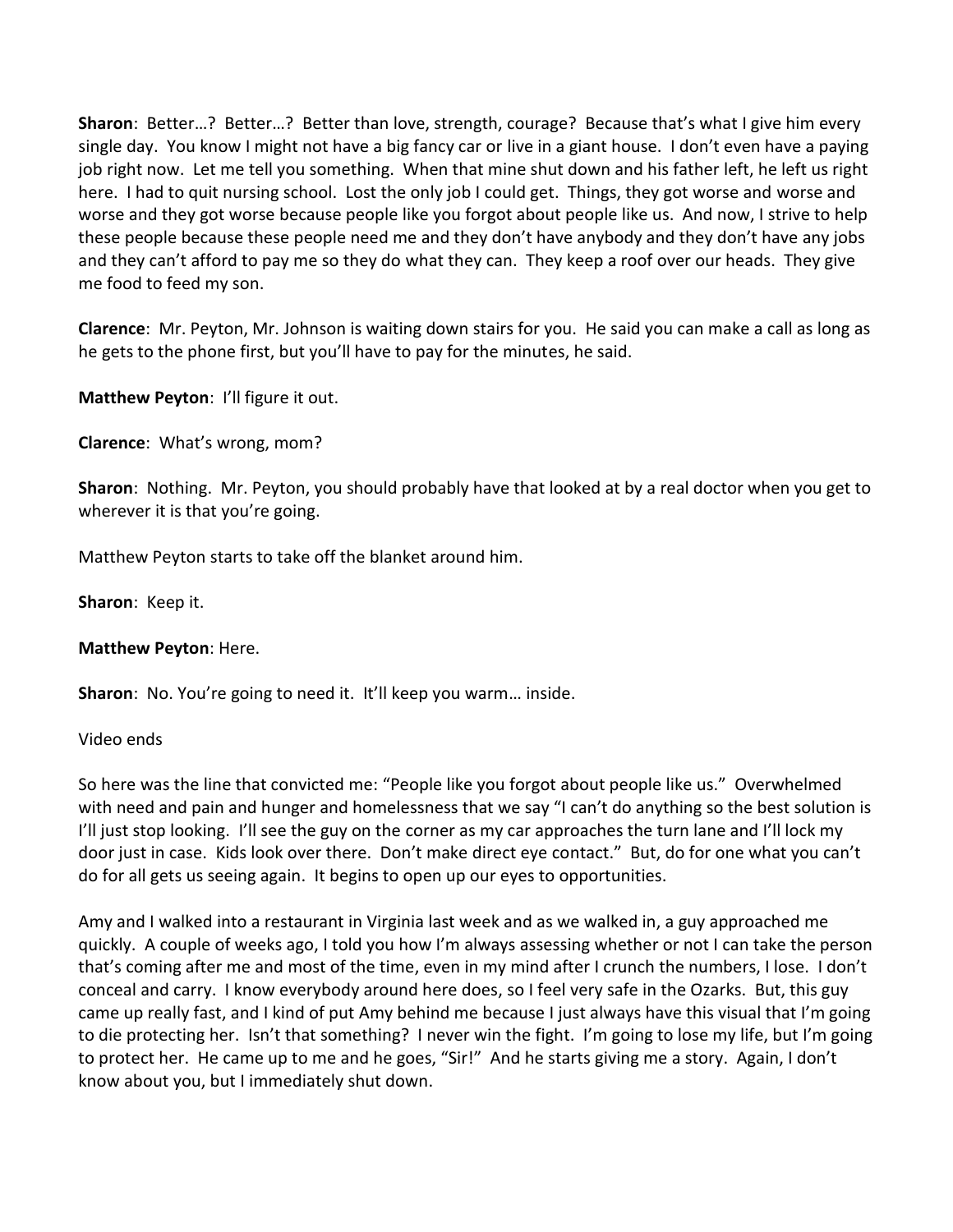Don't look at me in judgment this morning. I'm looking around and some of you are like "Oh, Pastor Ted." Can I ask. We won't put this on video; they can't see you. Would you raise your hand if you ever start off with judgment?

The guy comes up and tells me the story and he just needs a few bucks. I keep my cash in this pocket, which I need to announce to everybody in here. That was another good idea. Now I have to start carrying it over here. You won't know where I carry it. How about that? But I'm doing that thing. I go with larger bills in. Does anybody know what I'm talking about? So, I can kind of keep track of where it is. I'm scrounging around for two bucks because after I've moved past judgment to doing something, I'm reaching for two bucks. He lifts up his shirt and swings around to show me that he doesn't have any weapons. I'm like, *Yeah, let me see your boot*. It's constant. We can laugh about it, but I hate it. I hate that this is where I go. Some of you think I'm just being smart, just being safe. Maybe it's time I risk a little bit more.

He says, "Can you help me?" I reached in and I pulled out what I thought were the singles. I grabbed the wrong bills. I didn't want to show him… I probably had \$60.00 or \$70.00 on me. I handed it to him. But, see, let's just go there. Most of you raised your hands with me. Now, I go there with *I know what he's going to do with this. That story he gave me, he's not going to use it for that. He's going to buy beer and cigarettes.* Again, the judgment never stops. Some of you are thinking You shouldn't be enabling, you shouldn't be… And I'm just saying, but what happens? I can't hand money to every person I meet on the street, but I can do for one what I can't do for all. I don't go wide and try to meet the needs of everybody, but I can get with this guy and have a conversation. It doesn't take long in a conversation to find out what's real in the story and what's not. I think we've been lulled into this idea to give a buck here and buck there and go wide with everything and then you don't really have to see too deep. The heart of our heavenly Father is that we would begin seeing and meeting the needs around us.

In Psalm 41: 1, we read this. *Blessed is he who considers the poor; the Lord will deliver him in time of trouble*. We know this: Proverbs says, *He who refreshes others will himself be refreshed*. Proverbs 22: 9 says, *He who has a generous eye will be blessed, for he gives of his bread to the poor*. The Lord wanted his children, the Israelites, to understand this and to be openhanded, with open hearts and open hands to say we need to meet the needs around us.

We read this in Deuteronomy*. [7](http://www.studylight.org/desk/?q=de%2015:7&t1=en_niv&sr=1) If anyone is poor among your fellow Israelites in any of the towns of the land the Lord your God is giving you…* I always like when that's added in the scripture to remind us what the Lord is giving us. We are realizing whatever is in this pocket right here or whatever resources you have, we don't believe 10% of it is the Lords; it's all his. As a follower of Jesus, you and I are called to be stewards of what we've been given. And it's all of what we've been given. I love how the Lord is going to encourage the Israelites to be generous and he's going to say, "Let me remind you of the land I gave you. The wells that you're drinking from, I gave you those. The vineyards you've been gathering the grapes from and making the wine, those came from me as well." God is generous towards his people and he wants his people to reflect his heart. *…do not be hardhearted or tightfisted toward them. [8](http://www.studylight.org/desk/?q=de%2015:8&t1=en_niv&sr=1) Rather, be openhanded and freely lend them whatever they need.*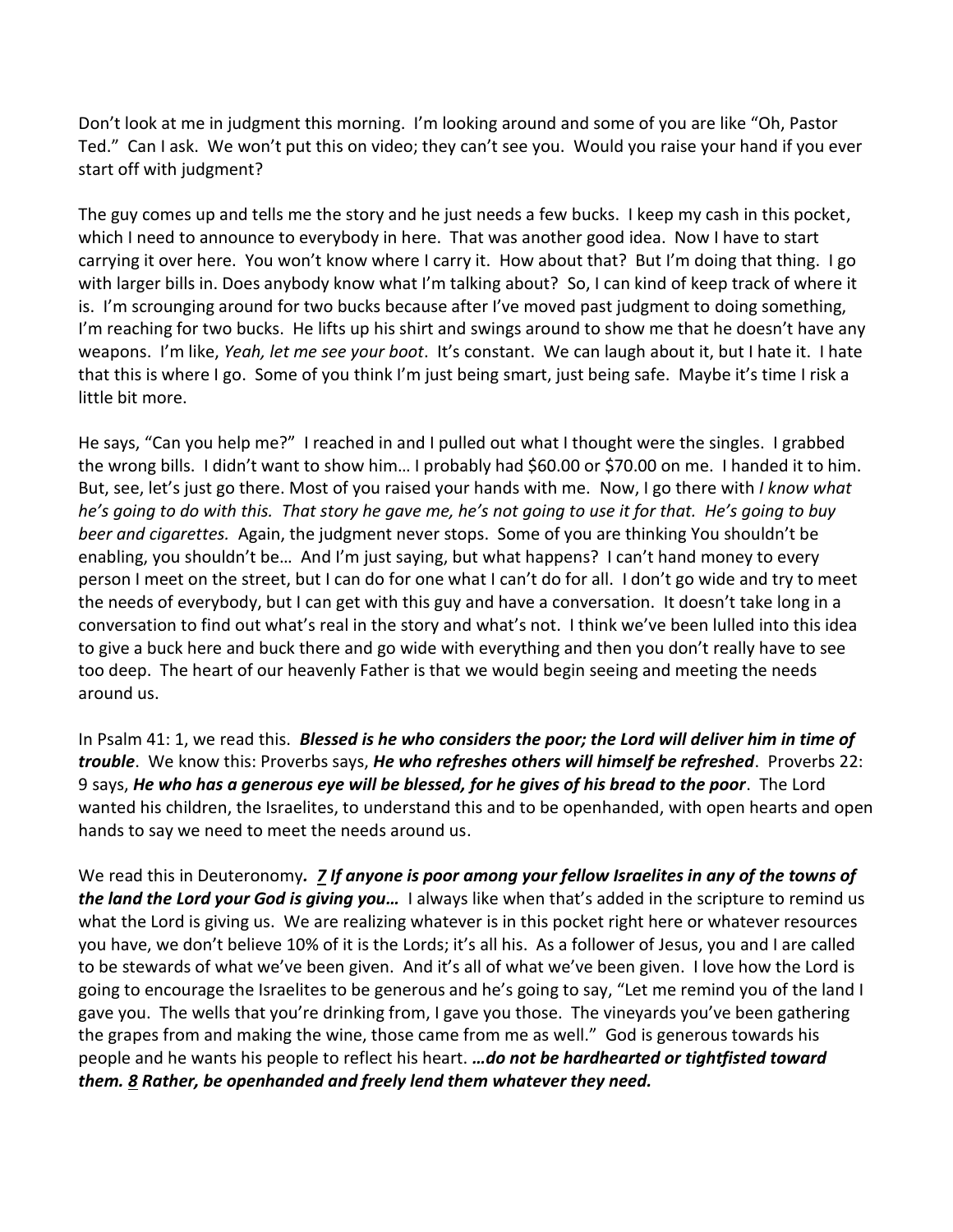**[10](http://www.studylight.org/desk/?q=de%2015:10&t1=en_niv&sr=1) Give generously to them and do so without a grudging heart...** So now, even if you move past judgment and say "I'm going to do something," he wants us to do it with a cheerful heart, that we would do it with generosity, that we would say, "Here you go, this isn't mine anyway; this is all God's; I get to bless this person with what I've been blessed with." *…then because of this the Lord your God will bless you in all your work and in everything you put your hand to. [11](http://www.studylight.org/desk/?q=de%2015:11&t1=en_niv&sr=1) There will always be poor people in the land. Therefore I command you to be openhanded toward your fellow Israelites who are poor and needy in your land.*

This so important for us to grasp that we become not only seers of the need around us, but that we actually be generous responders when we see it.

I had the opportunity to follow a man for 15 years. I love being around generous people. You have to be careful around generous people because if you start complimenting them on something they own, they give it to you. You can't compliment them anymore. On the golf course with this guy, you say, "Hey I really like that" and he says "It's yours." I've had friends who I've complimented something they are wearing and they take it off and give it to me. That's the person who understand "he who refreshes others will himself be refreshed."

In my life, for 15 years, the man I followed very closely and carried his bags was Dr. Gary Smalley. I watched him do this time and time again. He loved buying people groceries. It was his passion in life. When we would land from a plane in whatever city we were in... He took about a hundred pills a day. He had a very special milk that he liked to drink to take them. It was lactose free, almond, goat, elephant skin… And I'd have to find a grocery store that had this special milk. He only bought a half gallon of it so he could have a glass that night to take his pills and a glass the next morning. He didn't even drink the whole thing.

I'll never forget the number of times we would walk to the front of the store with his half gallon of milk and he would see someone with all their groceries out on the conveyor belt. He would ask the person "Hey, do you mind. We've been traveling all day. I haven't had a lot of time to do something nice for someone. Can I please pay for your groceries?" I didn't share this story a lot here in Branson because all of you started looking for Gary at the grocery store. You would find a way to get in front of him. But think about this. He wasn't in the 20 items or less aisle. He would find the line… He could have done the self-checkout and we could have been on our way, but he found the line where someone had groceries and he would ask if he could pay for them.

It was fun being around him because people would give him the most awkward looks. People would resist it. People would think *This guy has a box truck out in the parking lot. He's going to invite me to it and I'll be gone.* They would start to have all these weird moments.

My favorite story was in California one time. Gary asked this lady if he could buy her groceries. I'm just behind him, watching the whole thing. They argued for a little bit because she doesn't want him to buy the groceries. But then she starts crying. She said, "No one has ever done this for me before. Why do you want to do this?"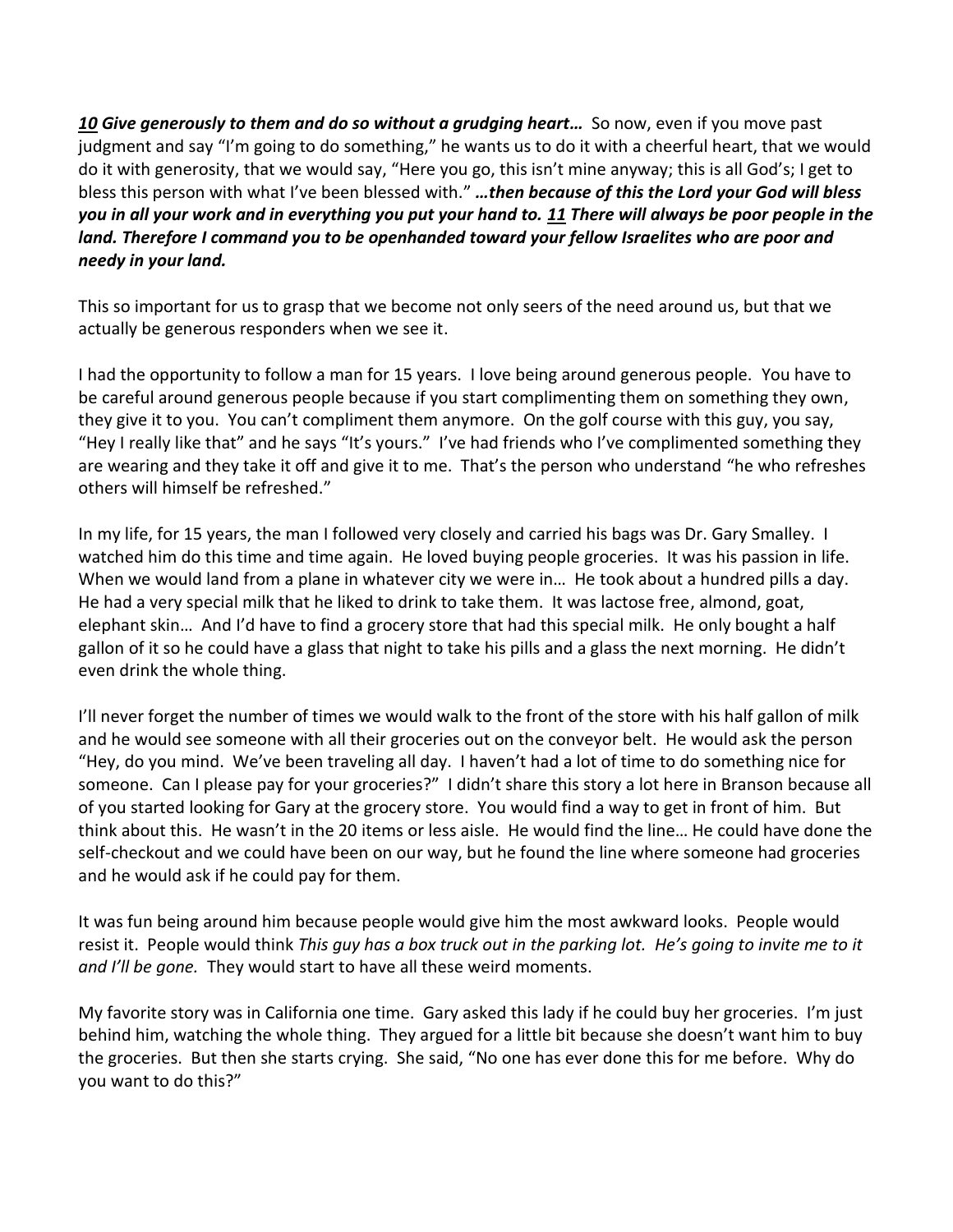He said, "I have to do it at least once a day." I don't know where he got that. But he was like "Will you please let me do this?"

The lady is crying and emotional. She gets her groceries and hugs him and they're having a great moment. He kind of gets a little uncomfortable, kind of pushing her away. She leaves. Now I've been watching this whole thing. I tapped Gary on the shoulder and said, "I'll pay for your milk. It's the least I can do."

You don't have to go get in line where someone has \$150.00 worth of groceries, but maybe you get in the 10 items or less line. And even there, don't judge people who have 15 items. Isn't that what you do? We, as followers of Jesus, are some of the most judgmental people on the planet. "I'm not helping that person, they have five items more than this line allows."

I'll never forget getting Gary's milk and walking out of the store. As we were walking out... We've just had an hour activity to get a half gallon of milk. As we were walking out, this lady turns… You know the big cross walks and the double doors on both sides at a grocery story. As we were walking out, she spins around in this totally maxed out Mercedes, rolls down the window and says, "Thank you very much!"

I'm like, "Gary, maybe we should find someone more in need the next time."

He goes, "It doesn't matter. It's not my responsibility." That has stuck with me to this day.

I don't go buying people groceries every day, but there are moments and opportunities throughout our day that we can be a blessing. Let me give you an example. I almost guarantee everyone in here has a story like this. You've been in line at the grocery store and the person in front of you is watching the items scanned and watching the total and seeing it add up. They know the number in their head that they can afford. This breaks my heart every time. They start handing items off the conveyor belt back, realizing they don't have the money to cover it. What an opportunity right there. What a great opportunity to say, "Put that in my basket. Let me take care of those items." Then they just end up moving the little bar. But here's the problem. You and I grew up hearing a very bad line. We were trained the opposite of what we're talking about today.

Andy Stanley loves using this illustration and I think it's a perfect illustration. Do you remember as a kid going up to your teacher in class and saying, "Would it be alright if I…?" The teacher answers, "No, Ted, you can't because if I let you do it, I've got to let everyone do it." What was in your head when you heard that? *No, you don't. This could be our little secret*. Or you go up to the coach and say, "Coach, would it be okay..." Coach says, "Listen, if I let you do this, I have to let every player on the team do it." Here's my answer to that. Wrong!

Even with our kids. "Wait, you just let sissy do it, why can't I do it?" "Well because I love her more… right now." We should get over this "it's not fair." Life it not fair. But some of us think we have to be fair with our kids. "Listen, I'm doing something awesome for your sister right now. I can't do it for both of you every day. Your day will be next Tuesday. Then I'm going to do something for you and I'm not going to feel like I have to do it for her."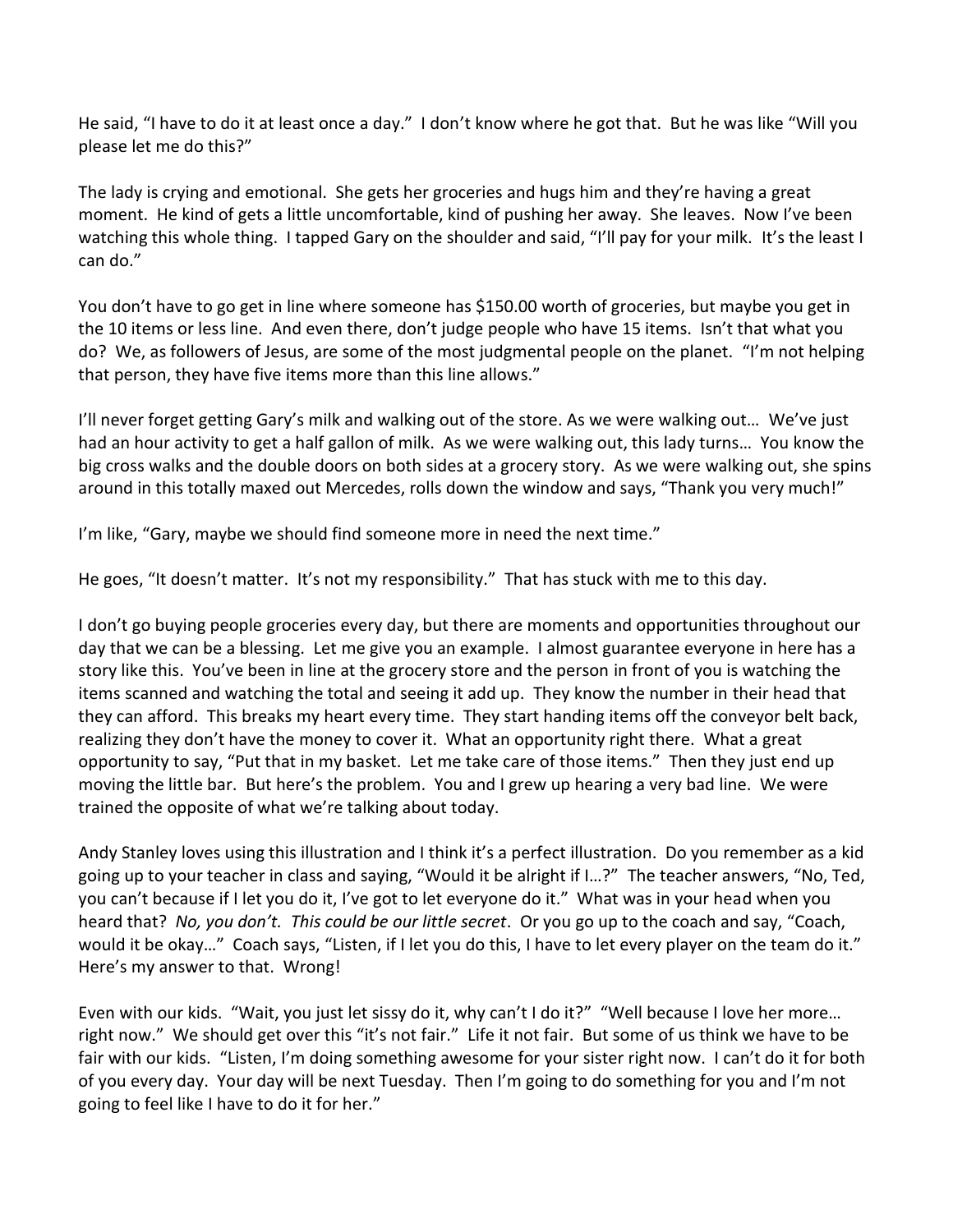Some of you think that is not fair and that you have to make sure your children feel special at all times. No, I want them to know it's not fair. I can do for one of them without doing for both of them.

Some of you with six, seven, eight kids are going, "This is going to change our lives. We don't have to feed all of our children? The first four can be fed Tuesday, Thursday, and Saturday? The last four can do Wednesdays."

But I grew up with this idea. Let me tell you what the "I can't do that for you unless I do it for everyone" does. That creates nothing. You get nothing done. You close your eyes and just say, "I'm never going to meet the need of that person right there."

This "do for one what you can't do for all" has changed the way I pastor. I want to say thank you. That you allow this to be a core value of this church is the reason I'm still here 15 years later. I can't marry everyone. I can't bury everyone. I can't counsel everyone. I can't pray with everyone. I can't have everyone over for dinner. I can't do it all, but I have friends that go to churches and it's not spoken, but this is what it comes out as. "Pastor, we just hired you. You do for all because we don't even want to do for one." Guess what? Those pastors will stay at that church two or three years or if they've got a little more strength, they may make it five years, but they're not going to have longevity if they are looked to as the guy that does everything.

My wife was sharing with me yesterday. Do for one what you can't do for all changed the way she does hospitality. My wife loves creating meals and inviting people over, but as our church has grown, she said "I stopped doing it because I can't have that family over and I think about the other 30 families that I probably should have over." No, do for one what you can't do for all. For some, you're doing nothing because you think you need to do for all. Stop with that mentality. Your first-grade teacher was wrong. The teachers want to kill me right now. Just look at one of your kids tomorrow when they come asking for something and say, "You're my special little student, yes you can do it." Here's what funny about that "If I let you do it, then everybody will want to do it." Not everybody wants to do it. Have you ever thought about that? This is the insanity of the "do for everyone." No, do for one what you can't do for all.

That's what moves me in this movie. Matthew Peyton goes to Walmart and he starts buying blankets for everybody, a couple hundred homeless people. He's giving blankets out to everyone, but in the midst of all that, he does for Sharon and CJ what he can't do for everyone.

I'm just going to submit to you again. What would happen in Stone and Taney Counties… Woodland Hills is averaging each week between 1,800 and 2,000 people. As I look at this crowd today, I'm going to guess we're at about the 1,900 mark, comparing it to last service and everything. Could you imagine what would happen in Stone and Taney Counties if every single person in here did for one what they can't do for all? If everyone did for one what they can't do for all, we would move the needle in this community on adoption, on fostering, on poverty, on homelessness; we could wipe it out. But you don't have to do it alone.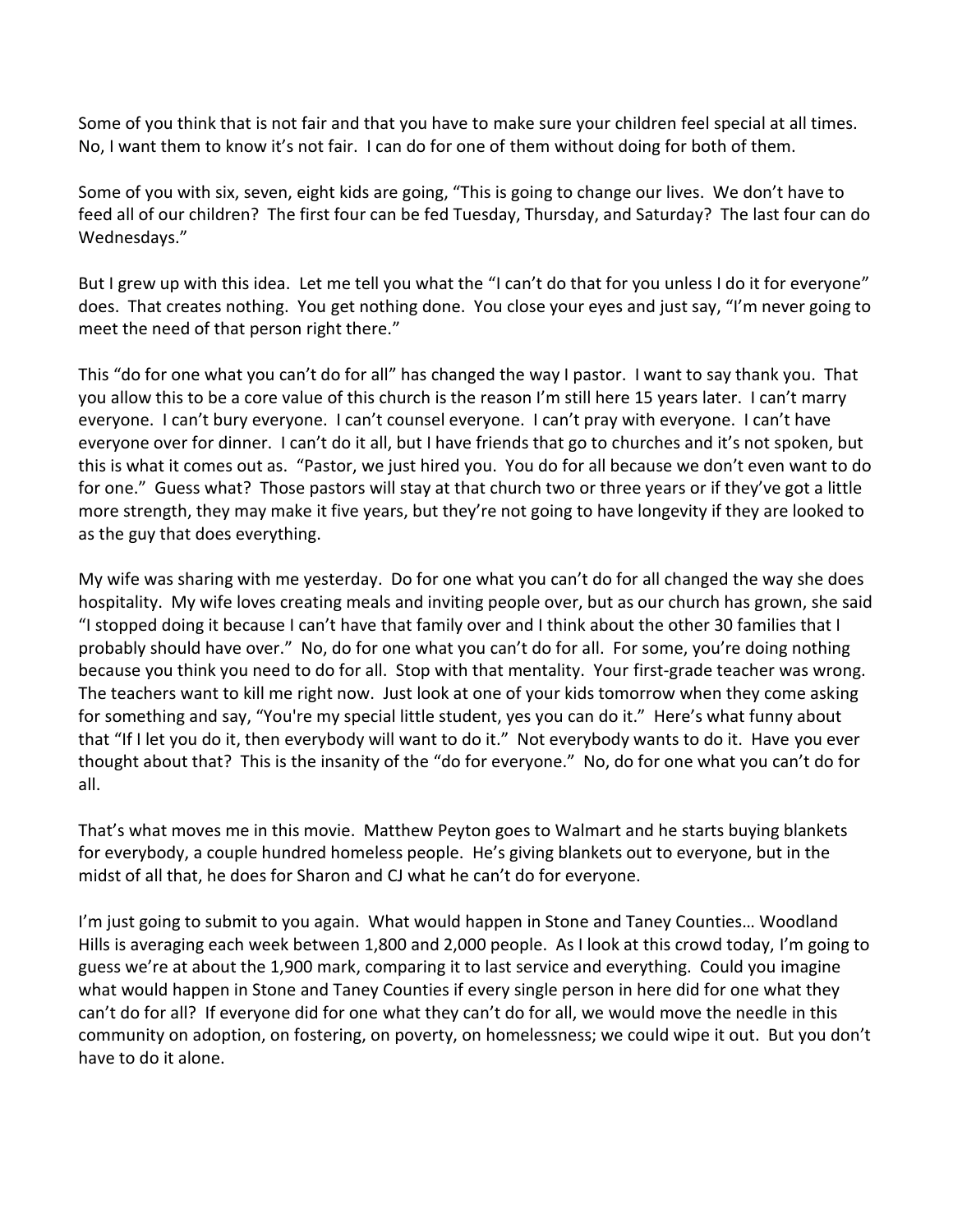I tell my pastor friends in cities that feel like they have to reach their entire town for Christ… I want to tell them there are other churches there. **Do for one what you can't do for all helps you to celebrate what God is doing in other churches.** I'm not one of these pastors that wants to compete with other churches. Instead, don't compete with them; celebrate with them. God is using them. By the way, we need other churches so that when you start complaining, we have a place to send you. That's how we bless other churches.

**Do for one what you can't do for all means we go deep rather than wide.** It's how we do missions at Woodland Hills. We don't support 400 missionaries. We don't want to give \$50.00 a month all over the map to missionaries around the world. We've decided that instead of going wide, we will go deep with a few. We will have a partnership with a few. I want to go deep in relationships. I don't need to meet the need of everyone in this town. I don't need to spend time with everyone in this town, but I do need to do for one what I can't do for all. I just challenge you. I think it will change everything about the way you do life and ministry.

**Do for one what you can't do for all reminds me to care for others through my life and work.** The second great line I want to share with you from the movie Believe… This one jumped out at me, not when I was reading the script, but when I saw the movie. I was like, *Yes that's a lot of us.* Matthew Peyton said this: "I have lived and worked my entire life for myself. I stopped looking at other's needs." Again, he was an employer of a small business in Grundy, Virginia. He was providing jobs and those jobs provided incomes and those incomes took care of families. So, we can begin to think we're doing our part in just being an employer and being a business owner. But do for one what you can't do for all says I maybe can't meet all the needs of my employees, but I can do for one what I can't do for all in this community.

We've been talking about the gleaning laws the last couple of months and I love this because I've been studying wine making. And it's not because I'm growing a vineyard or starting a brewery. Don't get all freaked out on me. I've been studying wine making just so I can understand the Bible better. There are so many great documentaries out there. Wine makers don't like to be called wine makers; they like to be called wine growers.

A wine grower is a mix of an engineer, a scientist, a chemist, a horticulturist; they are brilliant people. I love that at harvest time, depending on the weather, depending on how the season has gone… There are hundreds of variables that go into a great vintage. They have a few days to harvest. I've watched several documentaries on wine growing in Burgundy, France and in Champaign, France.

They get out there and it's four days of craziness, it's four days of business, it's four days of teaching all of the workers going up and down the rows how to handle the grapes, how to cut the grapes off the vine, how to look for rot, how to make sure they don't leave any rotted grape on the bunch. Then they throw it all into the deal and the vintner, the owner of the vineyard, gets up and he explains how it's going to work. He's a passionate guy. If you're going to grow grapes, you have to be passionate about it.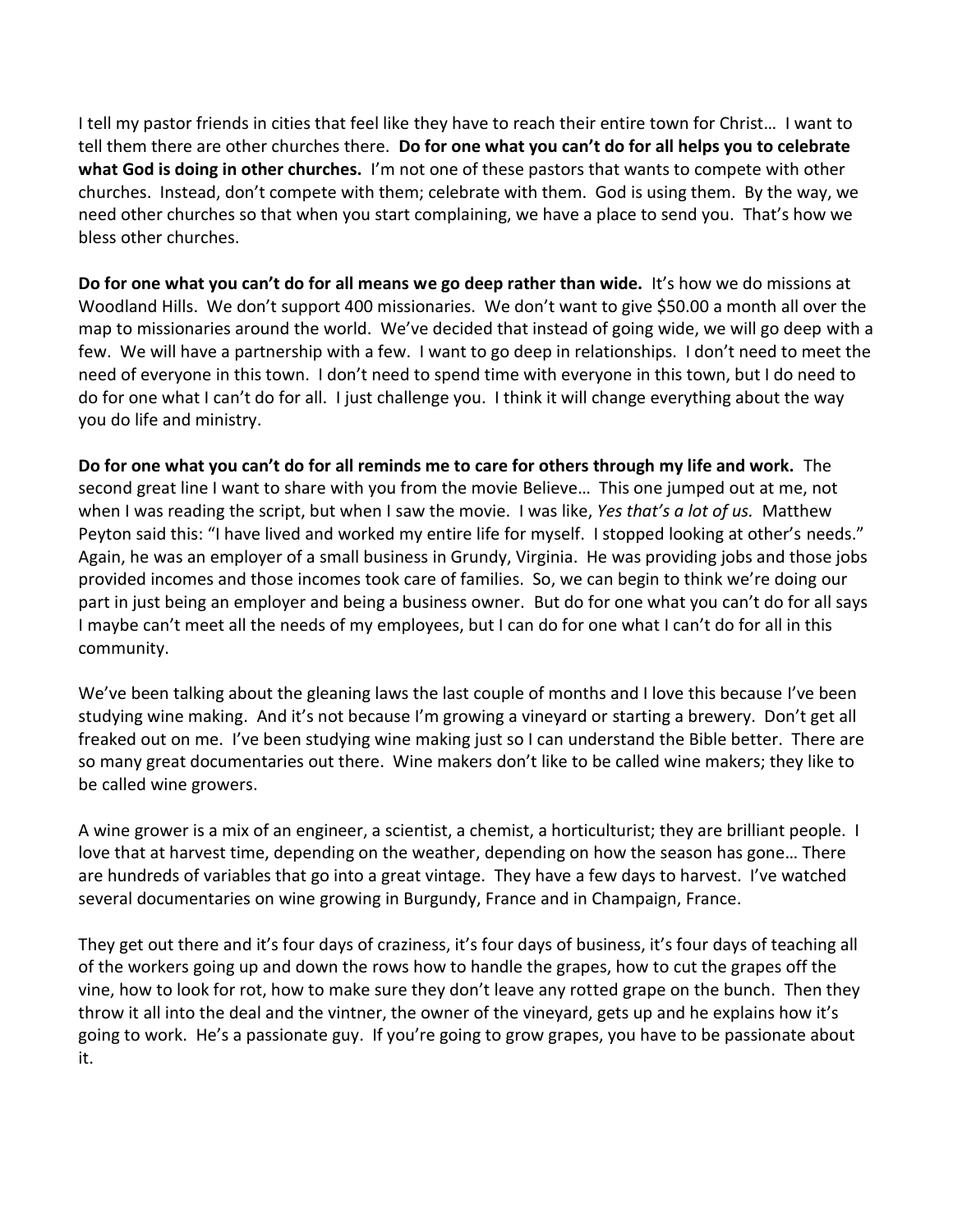Every time I watch this, I'm reminded of God instructing the Israelites. When you're doing this, when you're harvesting your grapes, in the middle of the hustle and bustle of your life and your work day and especially harvest that can be maybe not even a couple of weeks, but a few days, depending on the rain… And we call this the gleaning laws.

This is the heart of the heavenly Father, we saw this played out in Ruth when Boaz applied this law to care for two widows. It says, in Leviticus 19, *[10](http://www.studylight.org/desk/?q=le%2019:10&t1=en_nkj&sr=1) And you shall not glean your vineyard, nor shall you gather every grape of your vineyard…* If you've nurtured these grapes for an entire season, you're careful and you can almost call them all by name. This is how passionate these guys get because it's their livelihood. The Lord is reminding the Israelites that they won't gather every grape because *…you shall leave them for the poor and the stranger: I am the Lord your God.* "In the midst of your busyness and in the midst of your work, you will have a mind for those in need and a heart for those in need."

**Do for one what you can do for all is a step of obedience that leaves the results to God.** This has set me free. Billy Dixon, the writer of the Believe film, the director of this movie, has become a friend. I've been texting him through the weekend. He's become a friend because he's a passionate Chicago Cubs fan. I found that out on set and I was like "Billy, this is a big year for you. Your team won the world series and your first movie is out." He's been a cinematographer in Hollywood for over 30 years. "Now, this is the first movie you wrote and directed. But after the Cubs won the World Series and Believe comes out, the Lord can take you home. This has been a big time for you." Billy is watching this morning so, Billy, we say, on behalf of Woodland Hills, "Thank you for this movie."

He said something this week in an interview. When I read it, I said, "Lord, let that be my prayer." He said, "It's not my job to judge someone, but it is my job to stop and help someone."

My heart was already there with "Lord, help me see need, first and foremost. When I do see need, Lord, would you please post a guard at my mouth and in my brain to not let my mind run there with all the reasons why this person is in this condition, why this person isn't doing enough to get out of the position they are in. What are they going to do to get training and get a job and have the willpower to provide for their family? Lord, don't let that be my first place to go. Let it be with helping."

Jesus wanted the disciples to lead with this. He wanted the disciples to be reminded of the poor and lame among them, and in a parable, he said this, *"When you give a dinner or a supper, do not ask your friends, your brothers, your relatives, nor rich neighbors, lest they also invite you back, and you be repaid.* 

Again, we looked at this last week. There is no skill required to love easy to love people. Greeting friendly people is easy. Greeting a difficult person is hard. For some of my friends in here, greeting a democrat is hard. For others, greeting a republican is hard. For others of you, greeting a Sanders supporter is painfully hard. You want to judge. Let me tell you, Jesus said loving your fellow republicans, loving your fellow democrats is easy, but try loving someone who doesn't have your beliefs. Try loving someone or greeting someone who is not with you.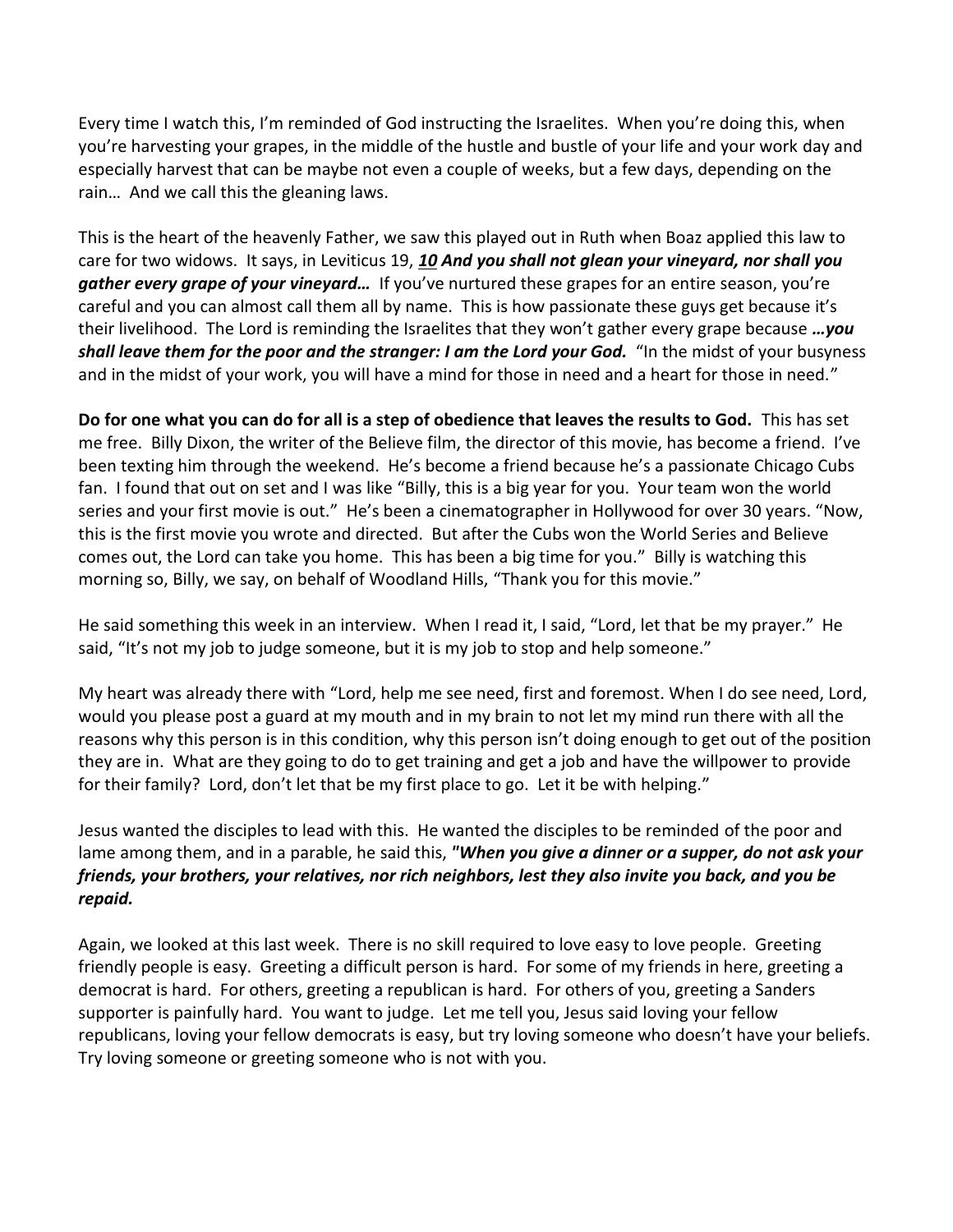Jesus is saying it's easy to invite someone over to your house that will invite you over next week. This is what Jesus says to the disciples. *[13](http://www.studylight.org/desk/?q=lu%2014:13&t1=en_nkj&sr=1) But when you give a feast, invite the poor, the maimed, the lame, the blind[. 14](http://www.studylight.org/desk/?q=lu%2014:14&t1=en_nkj&sr=1) And you will be blessed, because they cannot repay you; for you shall be repaid at the resurrection of the just."*

Paul said this to the church in Galatia. He said, *[9](http://www.studylight.org/desk/?q=ga%206:9&t1=en_niv&sr=1) Let us not become weary in doing good, for at the proper time we will reap a harvest if we do not give up. [10](http://www.studylight.org/desk/?q=ga%206:10&t1=en_niv&sr=1) Therefore, as we have opportunity, let us do good to all people, especially to those who belong to the family of believers.* This is why when you are in need, one of the first questions we ask you is if you are a part of Woodland Hills Family Church. We understand our responsibility for meeting the physical needs of family, of fellow believers, as we love one another. This is a mandate of the scripture. Our Lord has called us to this. We also meet the physical needs of those in our community. It's not one or the other, but it's both.

The first Sunday of every month, every time we take the Lord's Supper, we have a mercy offering. The mercy offering stays here within our church to meet the physical needs of families within our church. You've been generous in this offering. Today, I want to encourage you to be generous as you leave here today. The last mercy offering went to help purchase new tires for a widow's car. We were able to do for her what we can't do for all. Your mercy offering in November also helped a single mom with two young children catch up on car payments so she could find employment. Last month, your generosity also paid the rent for a single mom who was being evicted from her home. Your generosity in meeting the needs of believers here at Woodland Hills paid the rent for a pregnant mom with three small children who is having marriage problems.

We want our kids to pick up on this. When you picked up this Operation Christmas Child box, this wasn't just a light activity. This was teaching our kids to do for one child what you can't do for all. To me, this is one of the most powerful examples today in the church. When you see one child walk in with this box and then they put it in that giant container we have out there, maybe your kids are thinking *Wow, I don't know how much of a difference this one box makes*, but when they saw it with all the other boxes... Then we looked at all the pictures of all of these boxes being loaded into semis and being distributed across the globe, our kids are learning to do for one what they can't do for all.

Today, we have about eight families left and we're hoping that you grab them on your way out. This envelope has an actual family in it. You don't have to provide Christmas for every family in the Ozarks. You can take one family home today, talk to your kids about what it means to do for one family what you can't do or you wish you could do for every family.

I want to encourage you. On December 4, let the second service at Woodland Hills Family Church be the last eight envelopes taken. This one will be back there as well. I encourage you to do for one what you can't do for all. I submit to you that if we all, thousands of people on this campus this weekend, will do for one what we can't do for all, we will make significant change. We will see it in our community. So, as you leave here today, I want to encourage you. I'm going to relentlessly encourage you. I'm going to relentlessly call on you to be generous in those boxes marked mercy offering on your way out.